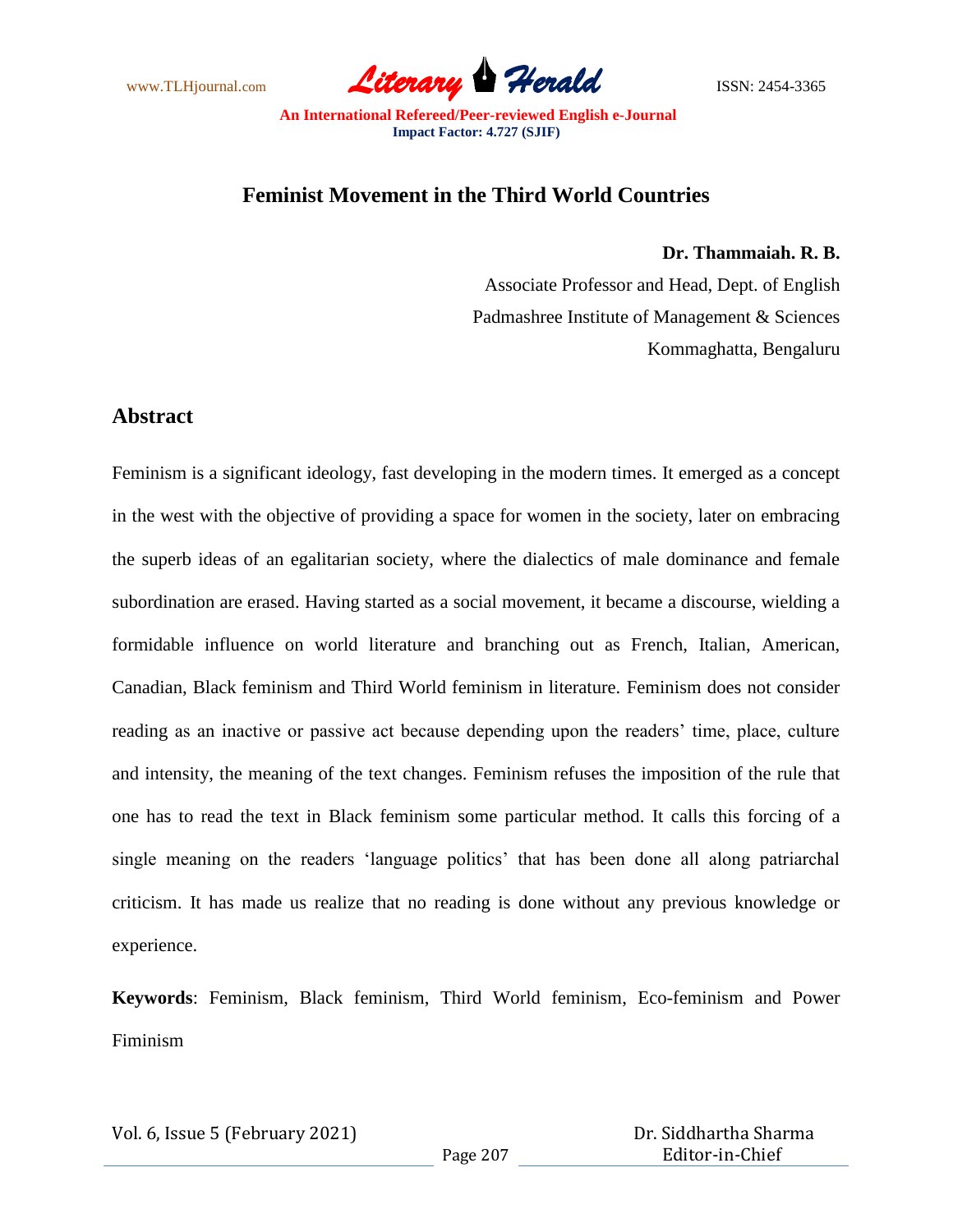

The women"s liberation movement of the Commonwealth countries, infact, started along with the Independence Movement. Uma Narayan, in her book *Dislocating Cultures: Identities, Tradition and the Third World Feminism* wrote that the goals of Indian feminism were different from that of western feminism .

Black feminism and Eco-feminism are the two new concepts which stood against white feminism. The National Black Feminist Organization established in May 1973 showed a negative approach to the western feminism. Meriam Schneir, in her *Vintage Book of Feminism* says that the white feminists considered job as a route to freedom, whereas for the black women working for earning is an unpleasant part of life. The white women wanted restrictions on abortions to be lifted, whereas the black women feared the overuse of abortions. The black women suffered double oppression-racial and sexual. (Schneir 171)

For the Eco-feminists the natural force represented the generative power of fertility and birth. Our ancestors gave a lot of importance to nature. But in this age of science, the scientific knowledge has drained the power of nature to make it passive. Exploitation of nature is not different from exploitation of women. an eco-feminist called Andree Collard in her *The Rape of the Wild* says:

"Women are subjugated and downgraded. Our interest and those of the natural world are denied or ignored… women and our kind-the earth, the sea and sky are the real but unacknowledged objects of attack, victimized as the enemy of patriarchy." (Collard, 12)

There is another new approach to the issues that confront the women of today. Naomi Wolf refers to this in her book *Fire with Fire: The New Female Power and how it will change the 21st*

Vol. 6, Issue 5 (February 2021)

 Dr. Siddhartha Sharma Editor-in-Chief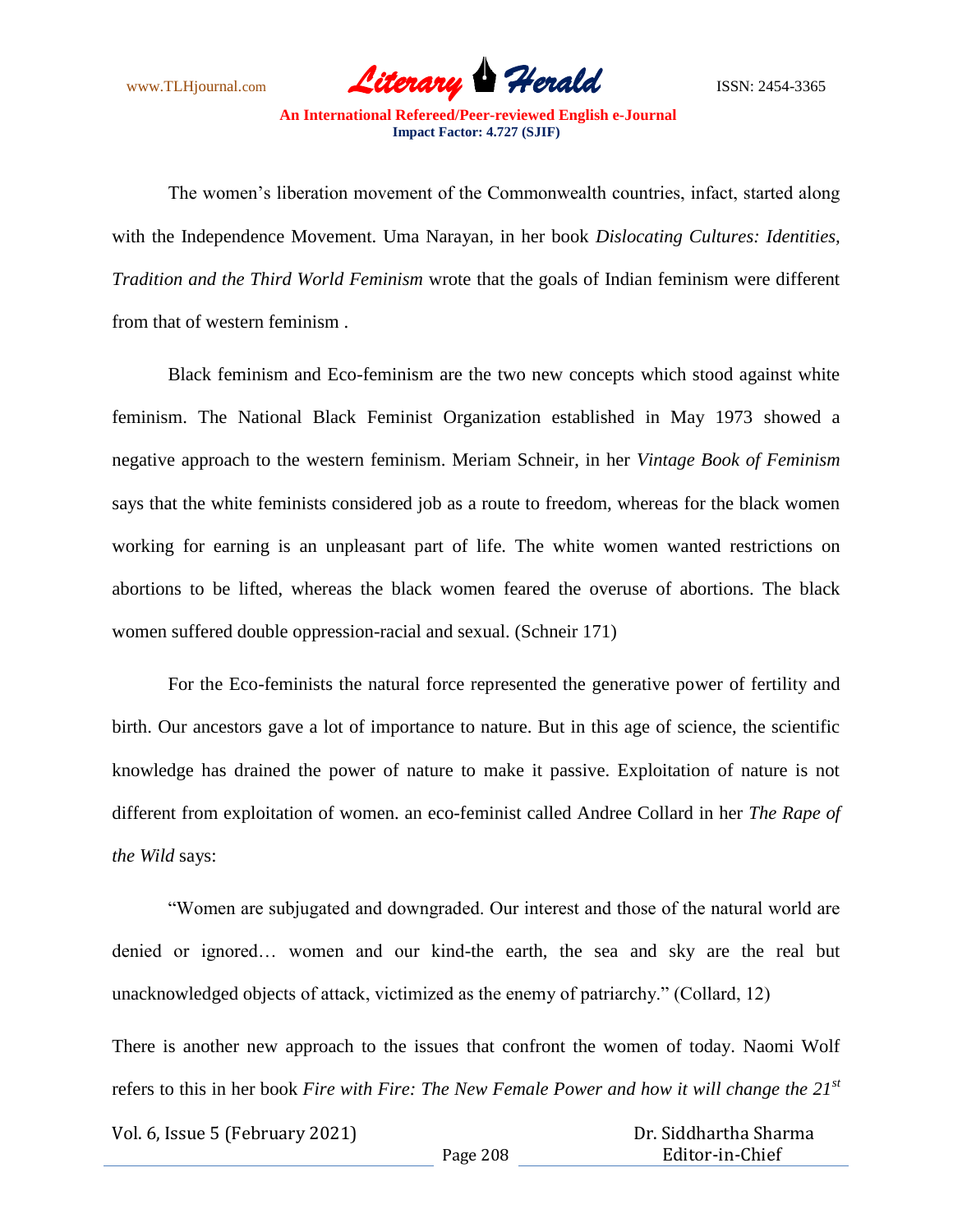www.TLHjournal.com *Literary Herald*ISSN: 2454-3365

*century* and calls it Power feminism. She says: This awareness has released the text from the tyranny of a single meaning. This may be called "emancipation of the text".

Feminism looks at the text as containing various interpretations of culture, and as a structure which should be analysed carefully. Here, feminist criticism is indebted to the theory of deconstruction in linguistics. Feminist criticism goes beyond the artistic value of the text to the criticism of society and culture. Therefore, it becomes the study of culture also. This is called decentralisation of the text. It throws light on certain important issues unnoticed so far.

Feminist criticism reads a text from the feminist perspective. That means, it is a search for the female sensibility – its presence or absence – in the text. When the text is read like this, the power structures working within patriarchy could be identified. This kind of reading, since it has woman at its centre, may be alleged as political reading. But feminism assures this allegation by saying that the mainstream reading also is not free from politics. In fact, it is so political that, its politics goes perfectly unnoticed. The new method of reading taught to us by feminism has helped us read the texts in our own method.

The traditional or mainstream thought says that art speaks for all and it represents all. Feminism gives still more complex interpretation of art. It does not consider art as something different from our daily routine because art exists within the social and political zone itself. Moreover, it speaks from the perspective of the one who creates it. If one says that art represents reality, then, just like life, that is also created by man. Therefore, art also will not give ultimate relief to woman.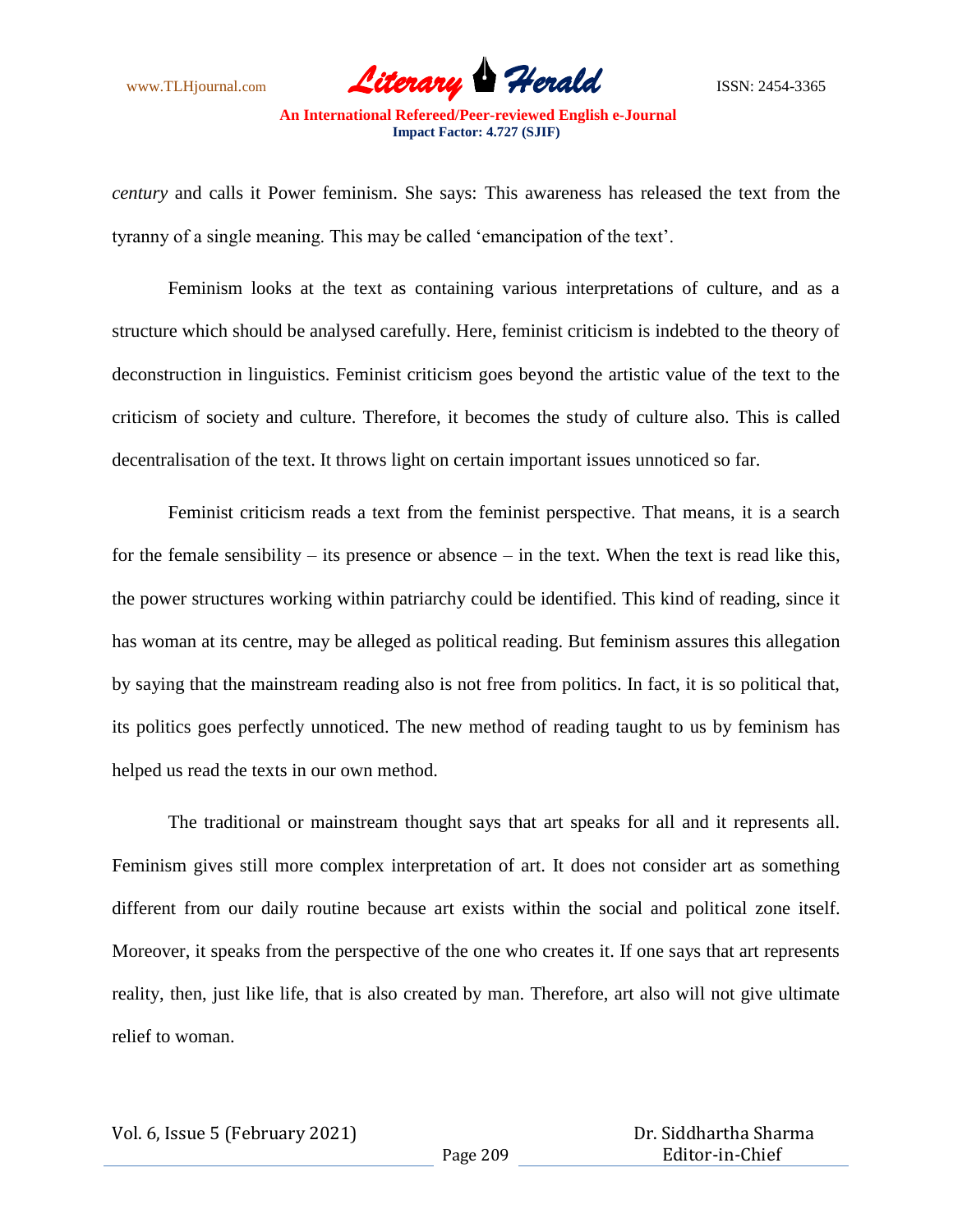www.TLHjournal.com *Literary Herald*ISSN: 2454-3365

Thus, feminism protested the universal value of art. Since the traditional thought had found it difficult to assimilate this, feminism had not come to the central point of argument. Associating art with sexual politics was a revolutionary step taken by feminism. Kate Millet"s Sexual Politics is an epoch-making work in this regard. Speaking about the male power working behind art is a unique thing done by feminism.

This a very significant dimension of the feminist theory. We see in the history of the world how patriarchy has tried al along to keep female sexuality under control. For the father's mastery over the family, for the children"s identity and for the continuity of the inheritance of the family property the women's sexuality was controlled. For the male-dominated system the woman"s body also was a part of the property. Religion, aesthetics and monarchy also took their share in controlling women"s sexuality. In India even today we can see values like chastity and wife's loyalty to husband controlling woman's sexuality. The woman's sexuality is always a trump card used by the male-centred system to blackmail her.

Patriarchy gives licence to woman"s sexuality whenever it needs it and dismisses when it does not. Manu Chakravarthy, a Kannada writer, in one of his articles on the dimensions of feminism has explained how patriarchy neutralises the sex of a woman by dismissing her sexuality. He raises two points here:

When man looks at a woman as a means of getting his pleasure, there is no place for sexual activity. If the man is active there, the woman is inactive. Only the man's sexuality shines there. The woman is just converted into a mere thing meekly serving his needs. Her own sexuality is ignored. This is nothing but neutralising her sexuality.

Vol. 6, Issue 5 (February 2021)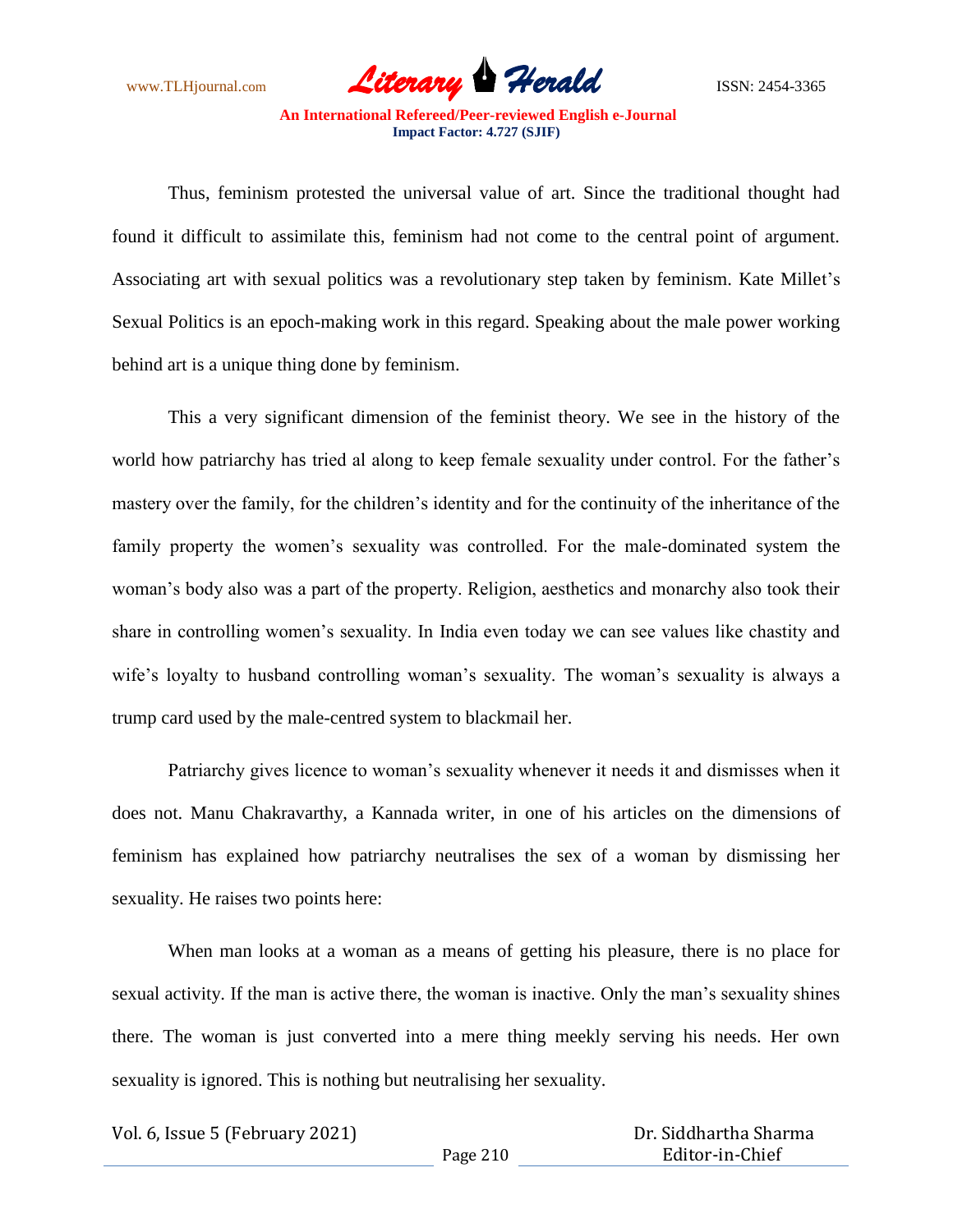www.TLHjournal.com *Literary Herald*ISSN: 2454-3365

The French feminists like Helene Cixous, Luce Irrigaray, Julia Kristeva etc. have done an intensive study of female sexuality. Female sexuality can never be understood by a male-centred mind. Luce Irrigaray says that the fatherly tyranny on woman is based on the dark and negative structures of Freud on sexuality. Modern science also has supported the feminist thoughts by giving new information on female sexuality.

The question of motherhood is another aspect of female sexuality. Motherhood also is not free from male hegemony. The feminists said that patriarchy glorifies motherhood, but burdens women with the duty of child rearing, apart from the biological duties of bearing and labour.

Thus the feminists have achieved success in questioning the traditional beliefs regarding sexuality. Another interesting thing is the question raised by the feminists about the naturalness of sexual relationship between man and woman. There is lesbian feminism which says that homosexual relationship is possible along women also.

Feminism came into existence mainly with the purpose of opposing the control of patriarchy over sexuality. The feminist theory has power resistance at its centre. The definitions of power given by Foucault have benefited feminism to a great extent. According to Foucault power pervades the social institutions like state, law etc (Meera 119). Gramci has given important insights into the power class and the exploited class (Meera 120). In the arguments about power, there is the change of interpreting the rights of the exploited class from the perspective of power class (like measuring the needs of the women from the needs of man as though man is the ideal state). That means, if there is a belief that the exploited class becomes like the powered class, all the problems will be solved, but the original structure of power

Vol. 6, Issue 5 (February 2021)

 Dr. Siddhartha Sharma Editor-in-Chief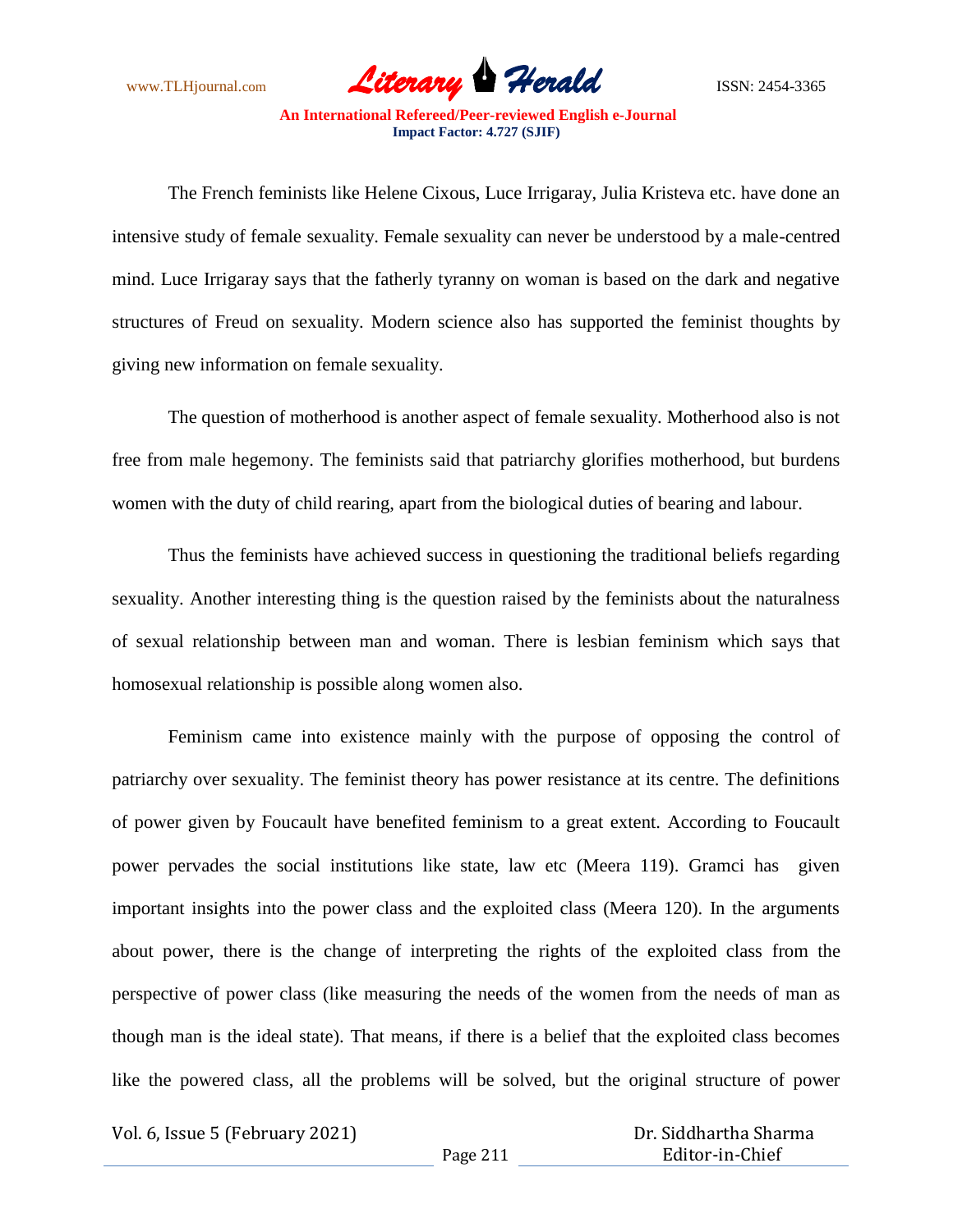

exploitation remains there. Another exploited class comes into existence, more power will be exercised.

The solution for this is, understanding the problem from the exploited person"s perspective. Then only the exploited class can retain its identity. It is possible only when the resistance of the exploited class is not interpreted as its strength but its capacity to speak about its own strength – its strength away from the world of the exploiting class. In other words, if showing resistance to the male world becomes the only aim of feminism it will not be an achievement on its part. It has to identify its own strength which has come directly from its experience of life. It does not stop there. It continues in building a private, powerful world of its own. The delicate ways of women"s protest and its artistic dimensions build this world in a beautiful manner. This is identified as delicate protest or aesthetic resistance. That is why the feminist fight – political, economic and social modes – do not become sufficient; because they are limited to resist only male domination. Hence, cultural theoretical and artistic modes are also important.

The power-resisting theory of feminism looks at the present administrative system like the state government also with suspicion, because the concept of nationality resists diversity in its attempt to bring about unity. Feminists look at this unifying factor with suspicion, because in this process there is more possibility of the women"s identity getting ignored and the problems of women getting increased. Feminism always entertains diversity. Another factor here is the national authority. The state government will develop corruption and cruelty with the power in their hand and strengthen the male dominated system which is already exploitative.

Vol. 6, Issue 5 (February 2021)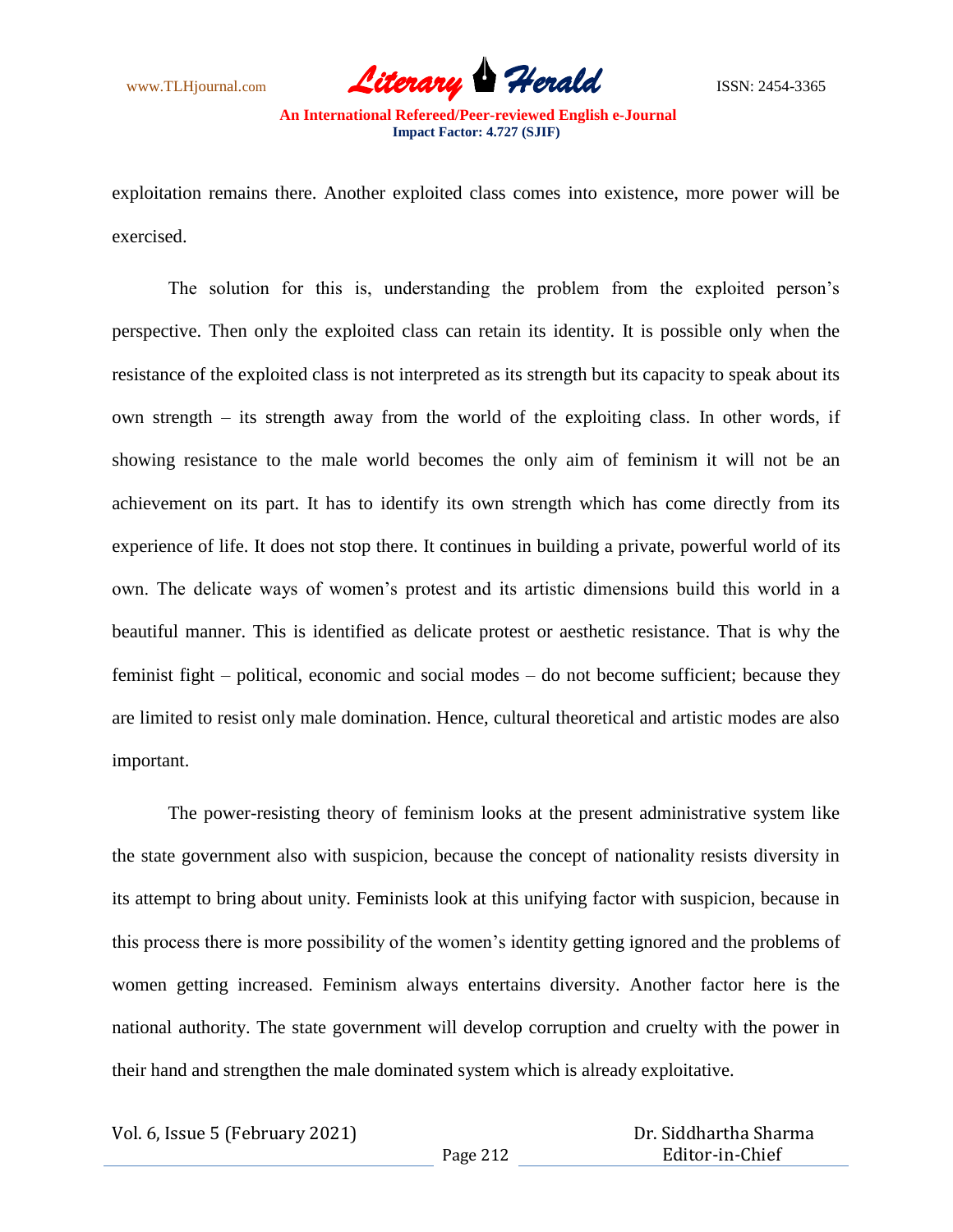

Feminism believes in the reconstruction of the past because history which holds the past is imperfect and incomplete. It contains the story of only the people who are strong and those who belong to the mainstream. It does not contain the history of the downtrodden. Thus, it has become necessary now to excavate what has been lost in the passage of time. The feminist historians like Susi Tharu are currently engaged in the same work.

:

Feminism does not accept the way of speaking about man and woman together as man. It does not accept the concept of universal woman also because as the time, space, race and perspective change, the concept of woman also may change. It is impossible to explain the concept of woman which is applicable to all times, al places and all races. That is why differences of opinion arise among the theories of feminism.

There is a difference between the ways in which the male-centred thinking describes the relations among women and feminist thinking. In the male-centred thinking, since male is at the centre, woman moves around him with an attitude of rivalry. Moreover, the woman who lives in man"s world, assimilates the values.

Feminism has shown that the relations among women can be cordial and pleasant. It has identified the mother-daughter relationships. Mother-in-law, Daughter-in-law relationships, grandmother-daughter-grand daughter relationships getting across the Freudian way of thinking that the son if he has to grow up to maturity he has to reject his father, and daughter has to reject her mother. And feminism has proved that daughter can internalise her mother.

Vol. 6, Issue 5 (February 2021)